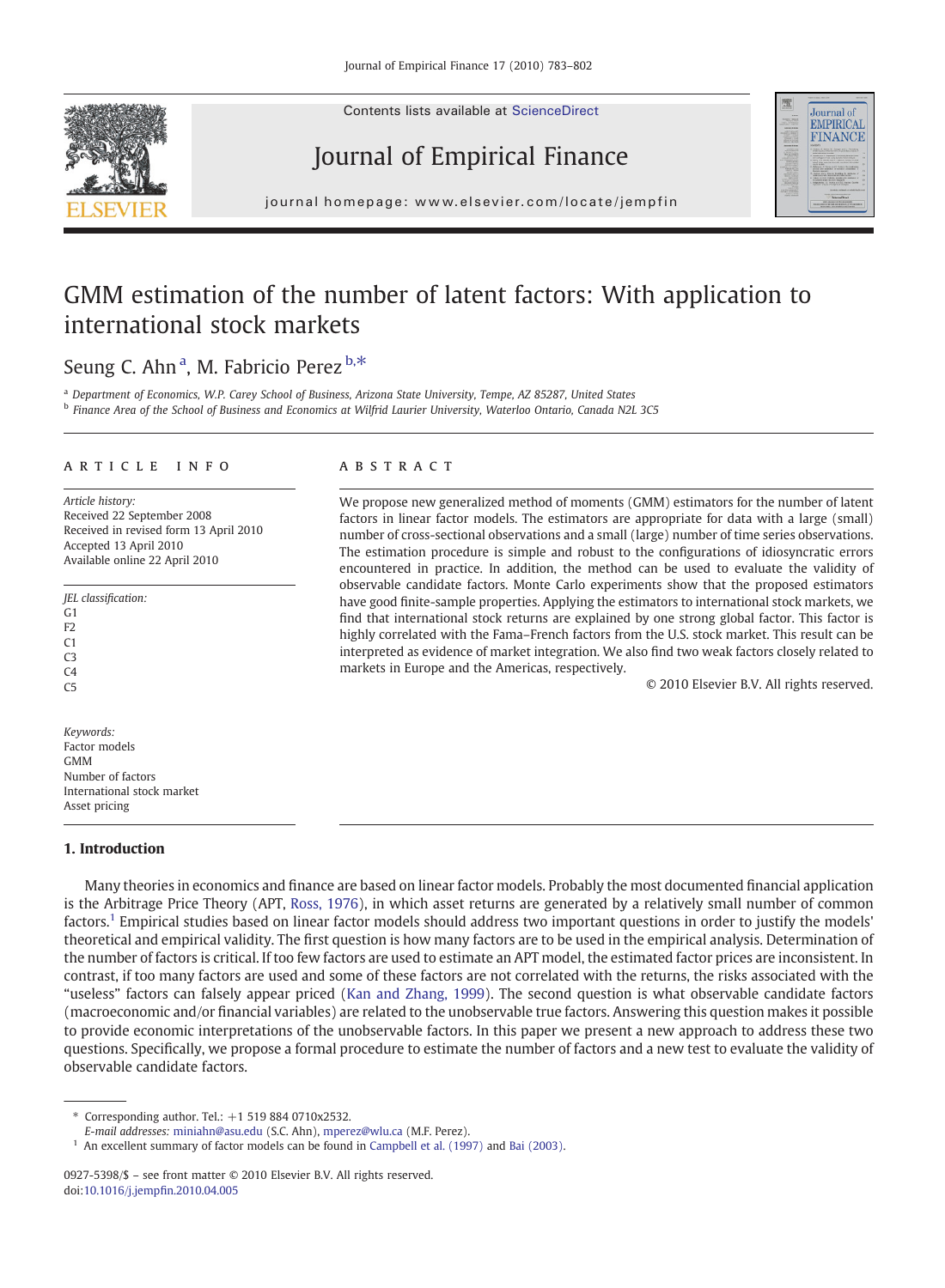This paper makes two contributions to the factor models literature. The first contribution is the development of a Generalized Method of Moments (GMM, [Hansen, 1982](#page--1-0)) estimator for the number of latent factors that is appropriate for panel data sets with either a small number of cross-sectional observations (N) or a small number of time series observations (T). Our method is especially relevant to the economic and financial literature since in numerous applications just one dimension of the available data (N or T) is large and the other one is relatively small (e.g., the analysis of portfolio returns, yields on bond indexes, or country common factors). The estimation and test procedures we propose are also computationally simple. All of the procedures are closed-form solutions and thus do not require non-linear optimization. Any software that can estimate multiple equation models can be used. $2$ 

The method is applicable to data sets with small  $N$  and large  $T$  as long as the idiosyncratic components of returns are not crosssectionally correlated (exact factor structure). In this case, the errors are allowed to be serially correlated.<sup>3</sup> The method is also relevant for data with small T and large N if the errors are serially uncorrelated. The errors can be cross-sectionally correlated (approximate factor structure) in this second case. Additionally, the method is robust to heteroskedasticity in the idiosyncratic components.

If a data set with both large N and T is available, the number of latent factors can be consistently estimated even if the idiosyncratic errors are both cross-sectionally and serially correlated (see [Bai and Ng, 2002\)](#page--1-0). Unfortunately, such data sets are not always available. For example, for the studies of bond yields, formation of a small number of portfolios is desirable because many individual bonds are traded infrequently. Additionally, for the studies of international stock markets, the number of countries with developed capital markets and financial information systems is small.<sup>4</sup> Furthermore, several recent studies have shown the advantages of using portfolios over a large set of individual assets. [Zhang \(2009\)](#page--1-0) shows that systematic factors may not be detected by analyzing individual stock returns and may be better detected by analyzing portfolios of assets. Also, [Boivin and Ng \(2006\)](#page--1-0) conclude that use of an approximate factor model for the analysis of a large set of cross-sectional observations can produce less reliable forecasts. These studies suggest the importance of portfolio formation in the analysis of factor models. Portfolio analysis reduces both the number of cross-sectional units and the level of cross-sectional correlations. Our methodology is appropriate to deal with such data sets with small N.

The second contribution of this paper is the development of a test to evaluate what observable variables or candidate factors (i.e., macroeconomics or financial variables) are correlated with the true unobservable factors. By analyzing these correlations, researchers are able to give an economic interpretation of the latent factors model. This test can apply to both exact and approximate factor models without additional assumptions (see [Ahn et al. \(2009\)](#page--1-0) for an exact factor model application, and [Eichengreen et al. \(2009\)](#page--1-0) for an approximate factor model).

Using GMM to estimate the number of factors is not completely new. [Ahn et al. \(2007, 2010](#page--1-0)) show how GMM can be used to estimate the number of latent common factors in panel data models. However, because their method is designed for panel data models with observed regressors, its applicability to latent factor models in financial studies is limited.<sup>5</sup> Our method is more general than the ALS one since it is applicable even if observed regressors correlated with the latent factors are unavailable.

Earlier empirical studies of factor models are based on the maximum likelihood (ML) method of [Jöreskog \(1967\)](#page--1-0). The ML method requires restrictive distributional assumptions: the idiosyncratic error terms are required to be normal as well as independently and identically distributed over time. Another common method is to construct candidate factors, repeat the estimation and testing of the model for a different number of factors  $(L)$ , and observe if the tests are sensitive to increasing  $L$  (see [Lehmann and Modest, 1988; Connor and Korajczyk, 1988](#page--1-0)). Success of this method depends on the quality of the chosen candidate factors. Estimators of the ranks of matrices are also used (e.g., [Gill and Lewbel, 1992; Cragg and Donald, 1996, 1997](#page--1-0)). A limitation of this approach is that it is computationally burdensome, especially if the number of analyzed response variables is large [\(Donald](#page--1-0) [et al., 2005\).](#page--1-0)

We use our methodology to analyze comovement in the international stock markets. Most studies of international stock markets, given availability of data, only analyze the stock markets of developed countries. Such data inevitably include a large number of European countries and very few countries from the Americas or Africa. The empirical results from such data are most likely to exacerbate the effect of the regional factors from Europe. To avoid this problem, we use data from a similar number of countries from each continent. Our GMM method is adequate to analyze this data because only a few cross-sectional observations are available from the regions like Africa, South America, or the Middle East. Our empirical results suggest that one strong global factor exists in international stock markets. Interestingly, this factor is correlated with the [Fama and French \(1993\)](#page--1-0) factors from the U.S. stock market, suggesting a high degree of international market integration. We also find evidence of second and third weak factors, mostly related to the markets in Europe and the Americas, respectively.

 $^2$  A step by step explanation for the use of our method is provided in Appendix B. Gauss codes are also available for download at [http://www.public.asu.edu/](http://www.public.asu.edu/~mfperez) [~mfperez.](http://www.public.asu.edu/~mfperez)

 $3$  Our simulations show that use of our approach leads to accurate estimates of the number of factors regardless of whether idiosyncratic components of the model are normal, leptokurtic, or mesokurtic.

Even in the case of the U.S. stock market, where extensive time series and cross-sectional observations are available, researchers have followed the approaches of Black et al. (1972) and Fama and MacBeth (1973), among many others, to group stocks into portfolios and test asset pricing models using portfolios as base assets.

<sup>&</sup>lt;sup>5</sup> Specifically, ALS consider the models where the observable explanatory variables are correlated with the loadings of unobservable common factors. ALS method is unable to detect factors whose loadings are uncorrelated with observable variables. For example in an asset pricing model, ALS method would not be able to estimate all the risk factors explaining returns. ALS method would capture just factors with loadings that are correlated with observable variables.